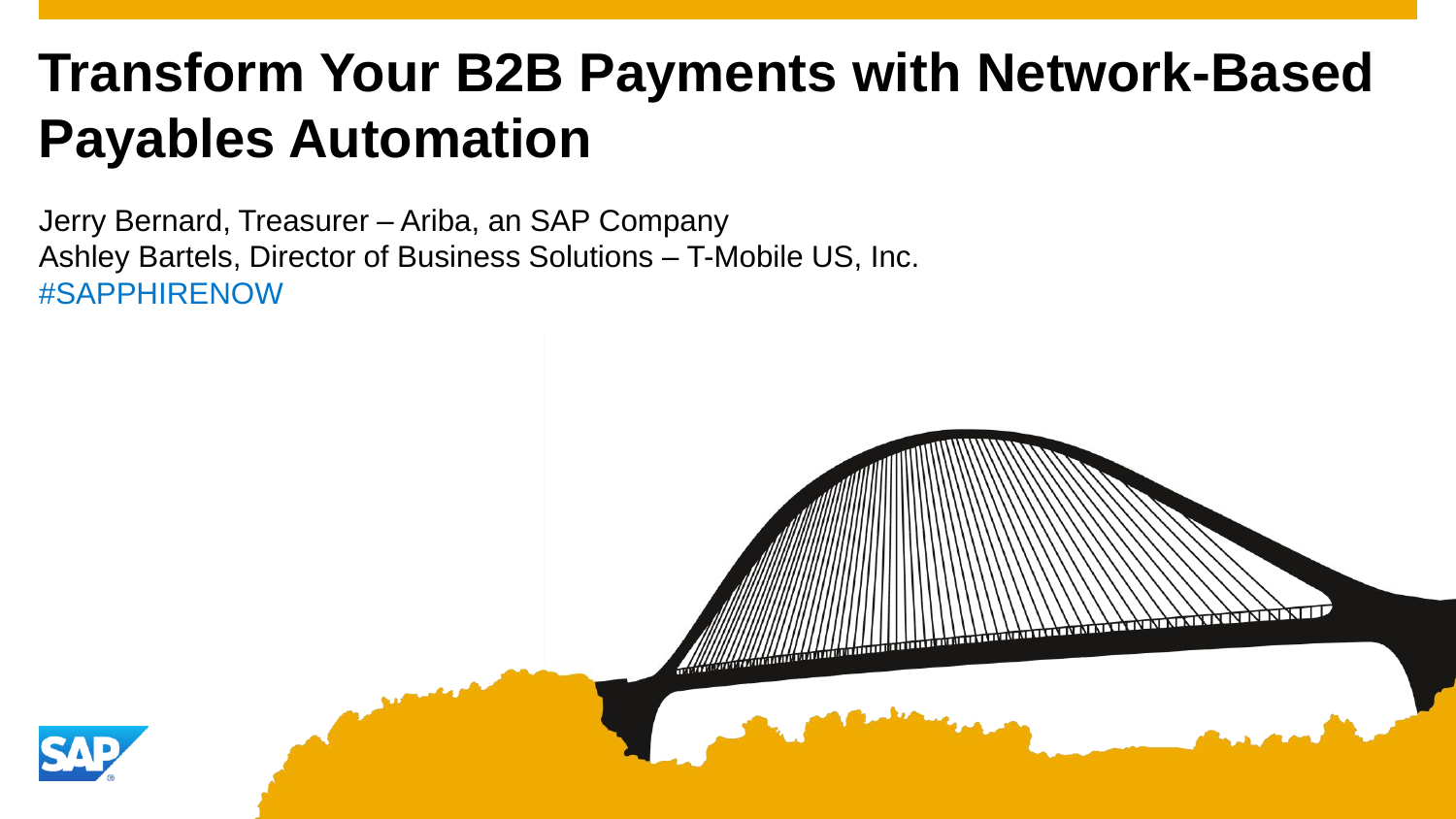#### **Global treasury**

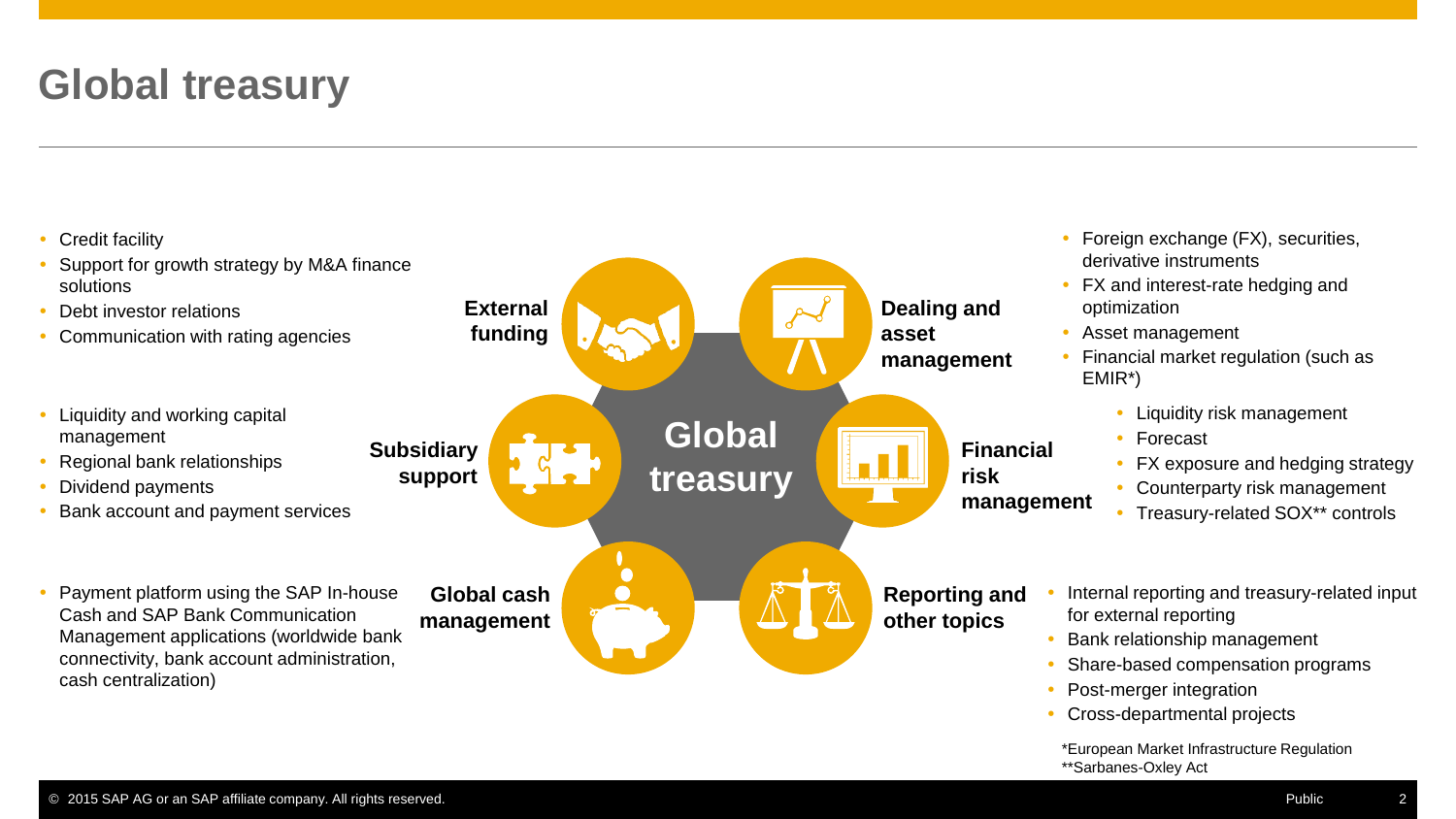#### **Payments – a treasurer's perspective**

#### **What matters?**

- Clarity in forecasting  $\rightarrow$  working capital optimization  $\rightarrow$ minimize borrowing costs / maximize investable cash
- **Efficiency in internal processes**
- Financial supply-chain integration
- Banking and transaction fees

**The Future of Business** 

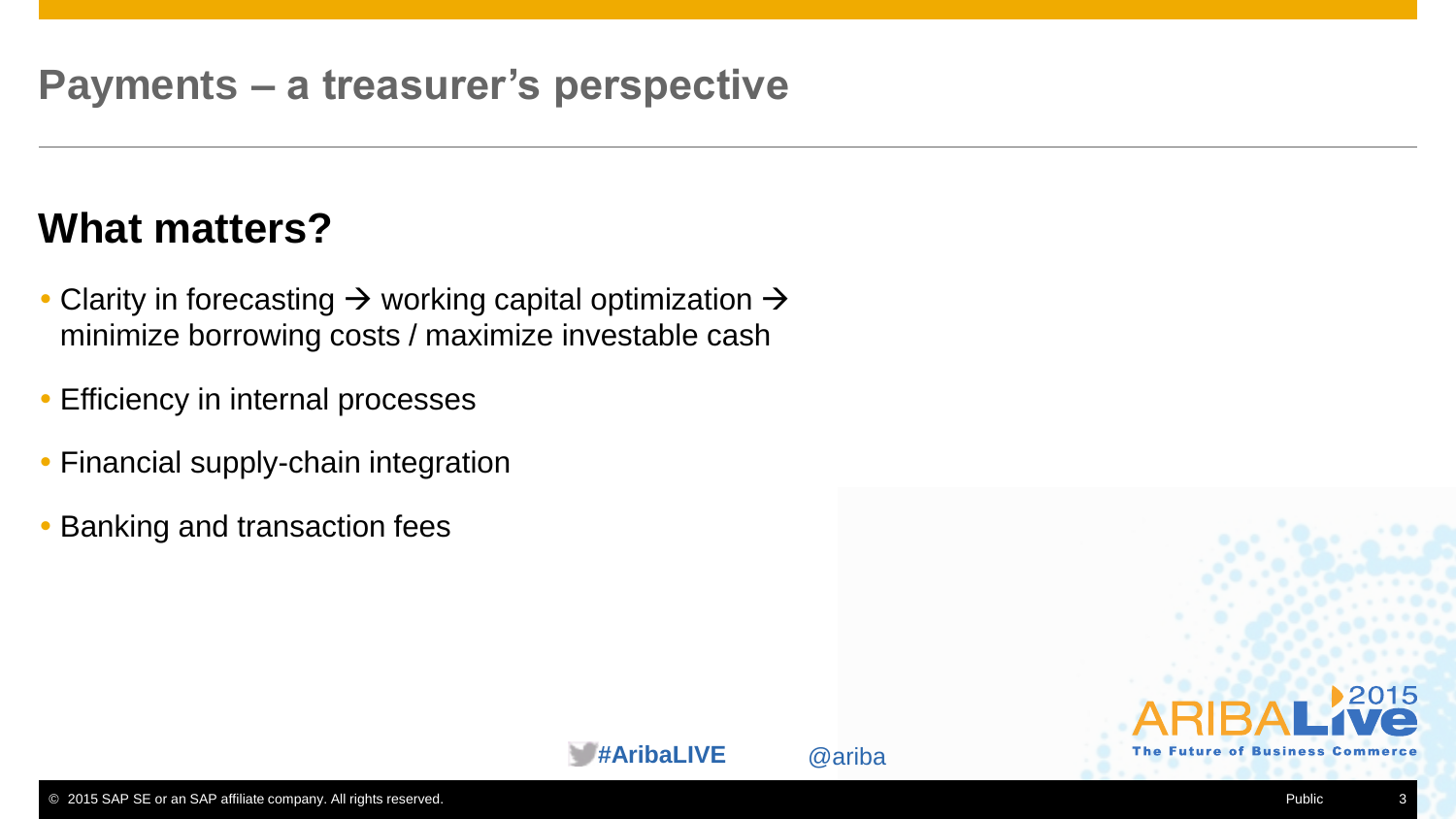#### **Payments – a treasurer's perspective**

#### **Challenges?**

- Trading partner buy-in
- Reconciliation of remittance information / integration with accounting systems
- Availability of IT resources
- Cross-border / FX transactions

#### **Considerations**

- Macroeconomic trends higher interest rates on the horizon
- Fraud control / regulatory compliance



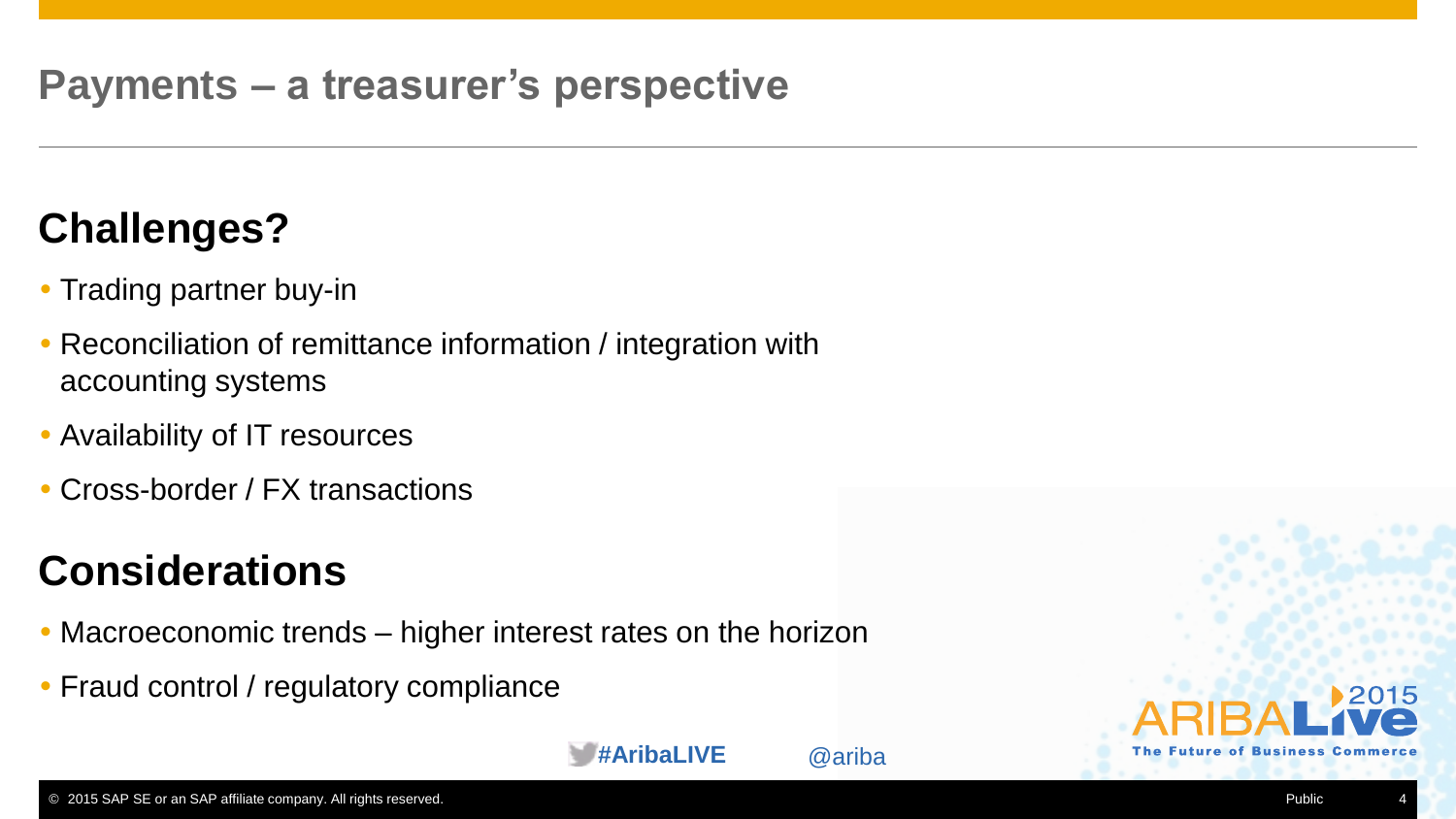# T-Mobile US, Inc. America's Un-carrier

- NYSE traded public company TMUS
	- **COPERIGE 15 Assets Uperating two flagship brands: T-Mobile and MetroPCS**
	- **Total Revenue: \$29.6 billion**
	- **Total Customers: 55 million**
	- ~45k employees across the U.S., nearly 5k in the Seattle area
- **Fastest growing wireless company in America**
- With the fastest nationwide 4G LTE network
- **Headquartered in Bellevue, WA**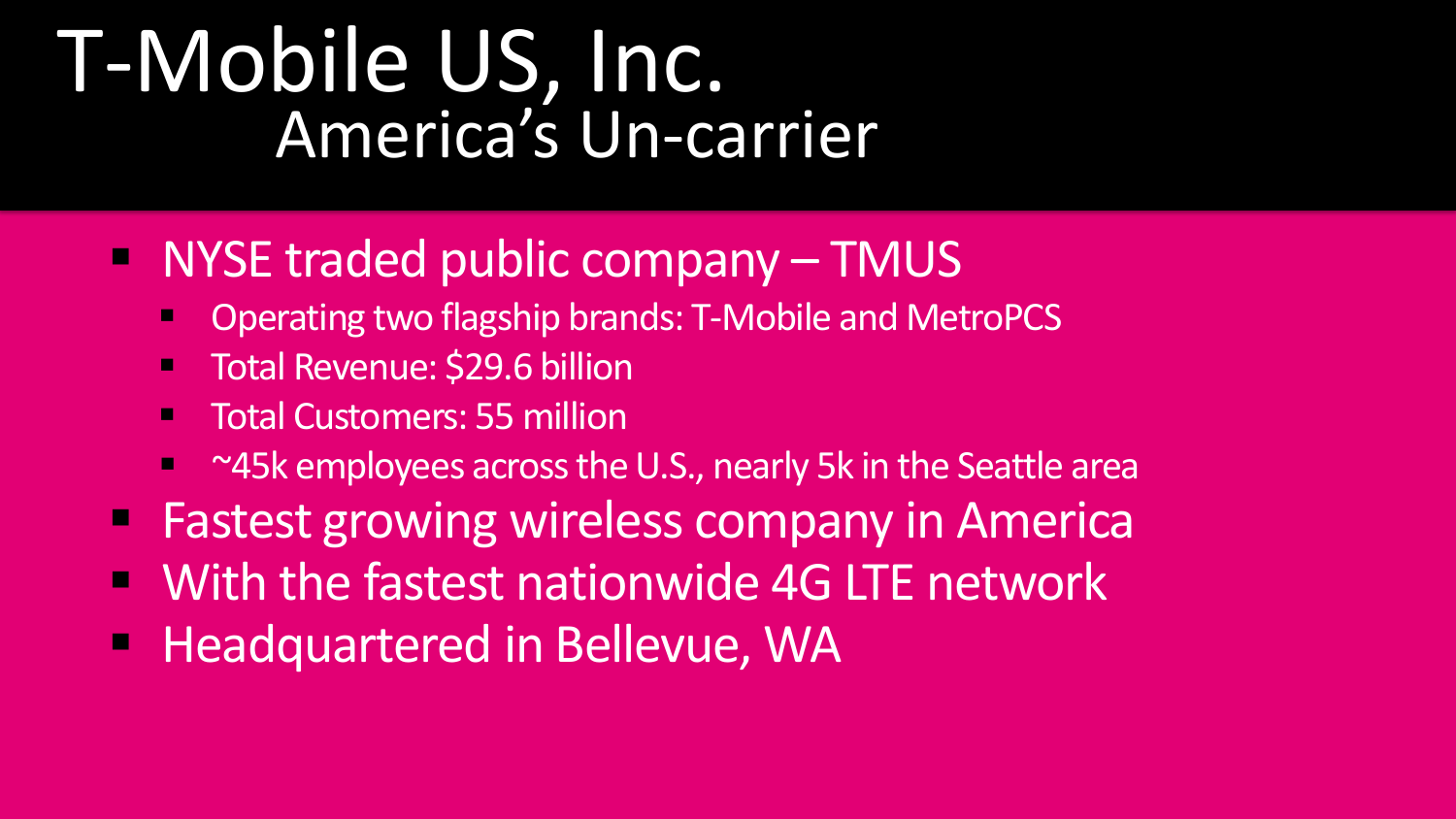# **Scenario: Expiring ACH Software**

**Issue**

The existing automated clearing house (ACH) software used by T-Mobile to pay vendors (Xign by JPMorgan Chase) was set to expire in October 2014. Also, thousands of vendors were still being paid by paper checks. To replace these payment methods, it was necessary for T-Mobile to migrate all of its active vendors to new ACH solutions, including AribaPay

#### **Impact**

T-Mobile is more easily and efficiently able to pay vendors with AribaPay, resulting in greater satisfaction throughout the Procure-to-Pay (P2P) value chain. Additionally, the automated process eliminated the need to send paper checks, significantly reducing cost in the long term

 $T \cdot$ -Mobile-



6 T-Mobile Confidential & Privileged Document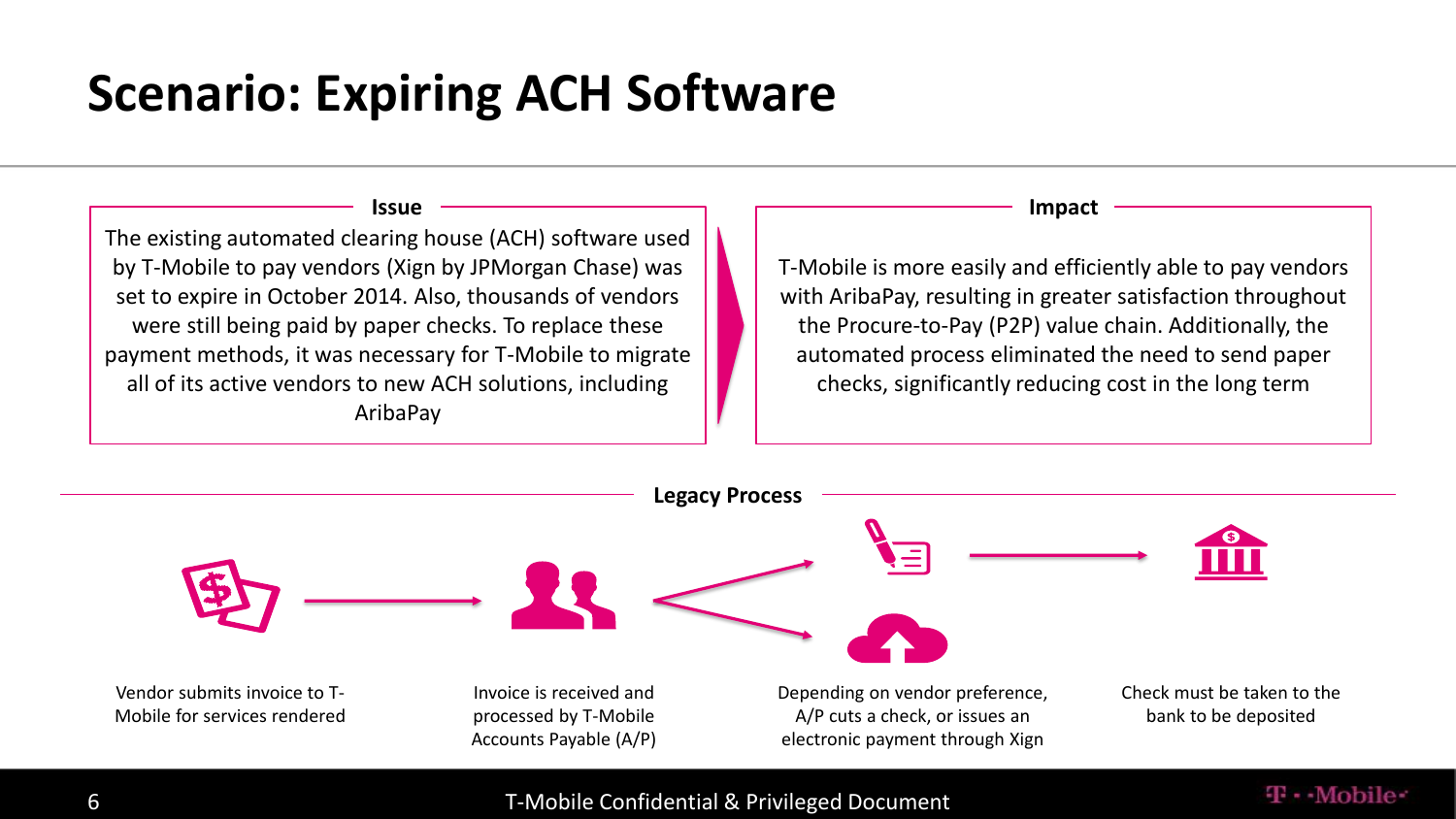# **Solution: Migrate all Vendors to ACH Payments**

|                | Why AribaPay?                                                                                                                   | included:                                                                                                                                                                         | AribaPay offered an advanced service and payment solution that<br>Enhanced security and reduced risk of fraud<br>P2P process visibility for buyers and suppliers<br>Rich remittance detail to easily apply funds<br>Reduced cost to collect and maintain bank account data<br>and pay suppliers |
|----------------|---------------------------------------------------------------------------------------------------------------------------------|-----------------------------------------------------------------------------------------------------------------------------------------------------------------------------------|-------------------------------------------------------------------------------------------------------------------------------------------------------------------------------------------------------------------------------------------------------------------------------------------------|
|                |                                                                                                                                 | <b>Deployment</b>                                                                                                                                                                 |                                                                                                                                                                                                                                                                                                 |
| Work<br>stream | <b>Technical Set-Up</b>                                                                                                         | <b>Buyer Onboarding</b>                                                                                                                                                           | <b>Supplier Onboarding</b>                                                                                                                                                                                                                                                                      |
| Key<br>Players | <b>Technical Team</b>                                                                                                           | Treasury, A/P, Procurement                                                                                                                                                        | A/P, Procurement                                                                                                                                                                                                                                                                                |
| <b>Details</b> | Using the Integration Toolkit, AribaPay<br>and the Ariba Network are introduced<br>into the existing<br>T-Mobile payment system | A concrete migration timeline and<br>strategic supplier outreach plan allow<br>T-Mobile to track the progress of high-<br>profile vendors that require more<br>aggressive pursuit | Supplier communications are created<br>to articulate to suppliers the<br>advantages of migrating to AribaPay,<br>and progress is tracked rigorously                                                                                                                                             |

**Deloitte Consulting was engaged to help select the ACH provider(s) and drive the AribaPay implementation efforts**